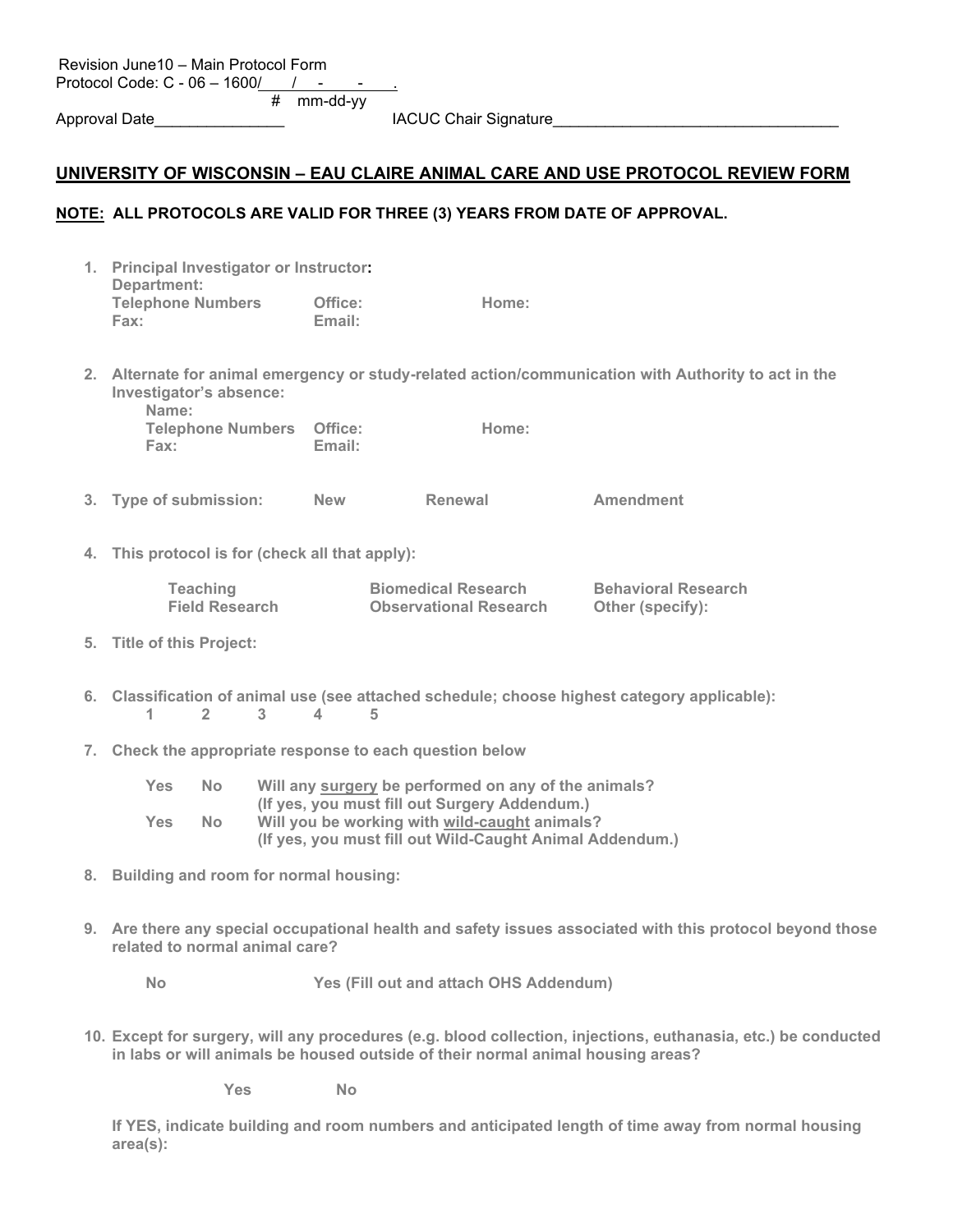**11. State the total number of animals to be used during the entire three year life of the protocol.**

**Species # used in 3 yr Source of Animals**

**More than 3 species will be used. Please see species addendum.**

- 12. Have any of the animals from above been part of any other protocols? Nes No **If yes, state why previous use will not compromise the animals' health and proposed research:**
- **13. Specific scientific or educational goals and significance of this project (See attached Protocol Addendum)**
- **14. Document the absence of alternatives to the use of animals, that this project is not duplicating existing knowledge. State electronic databases searched, date of search, years covered by search, and search terms used.**

| <b>Electronic</b><br>databases<br>searched | <b>Years covered</b><br>by search | Date (MM/DD/YY)<br>search performed | <b>Keywords used for this search</b> |
|--------------------------------------------|-----------------------------------|-------------------------------------|--------------------------------------|
|                                            |                                   |                                     |                                      |
|                                            |                                   |                                     |                                      |

**15. Is there current or pending funding for this project?**

**Funding Source:**

**Grant Title and Number:**

**16. Personnel responsible for daily animal care:**

| <b>Name</b>                             | <b>Animal Use Certification?</b> |                                  | <b>OHS Certification</b>                                    |  |  |  |  |
|-----------------------------------------|----------------------------------|----------------------------------|-------------------------------------------------------------|--|--|--|--|
|                                         | ٦N<br>Y I N                      | Date:<br>Date:<br>Date:<br>Date: | – N<br>– N<br>۰Y۰<br>TY EIN<br>$\square$ $\times$ $\square$ |  |  |  |  |
| 17. Personnel working with animals      |                                  |                                  |                                                             |  |  |  |  |
| <b>Name</b>                             |                                  | <b>Animal Use Certification?</b> | <b>OHS Certification</b>                                    |  |  |  |  |
| <b>Experience Working With Animals:</b> | $\Box$ y $\Box$ n                | Date:                            | $\Box$ y $\Box$ n                                           |  |  |  |  |
| <b>Experience Working With Animals:</b> | $\Box$ y $\Box$ n                | Date:                            | $\Box$ Y $\Box$ N                                           |  |  |  |  |
| <b>Experience Working With Animals:</b> | $\Box$ y $\Box$ n                | Date:                            | $\Box$ y $\Box$ n                                           |  |  |  |  |
| <b>Experience Working With Animals:</b> | YIN                              | Date:                            | $\Box$ y i in                                               |  |  |  |  |